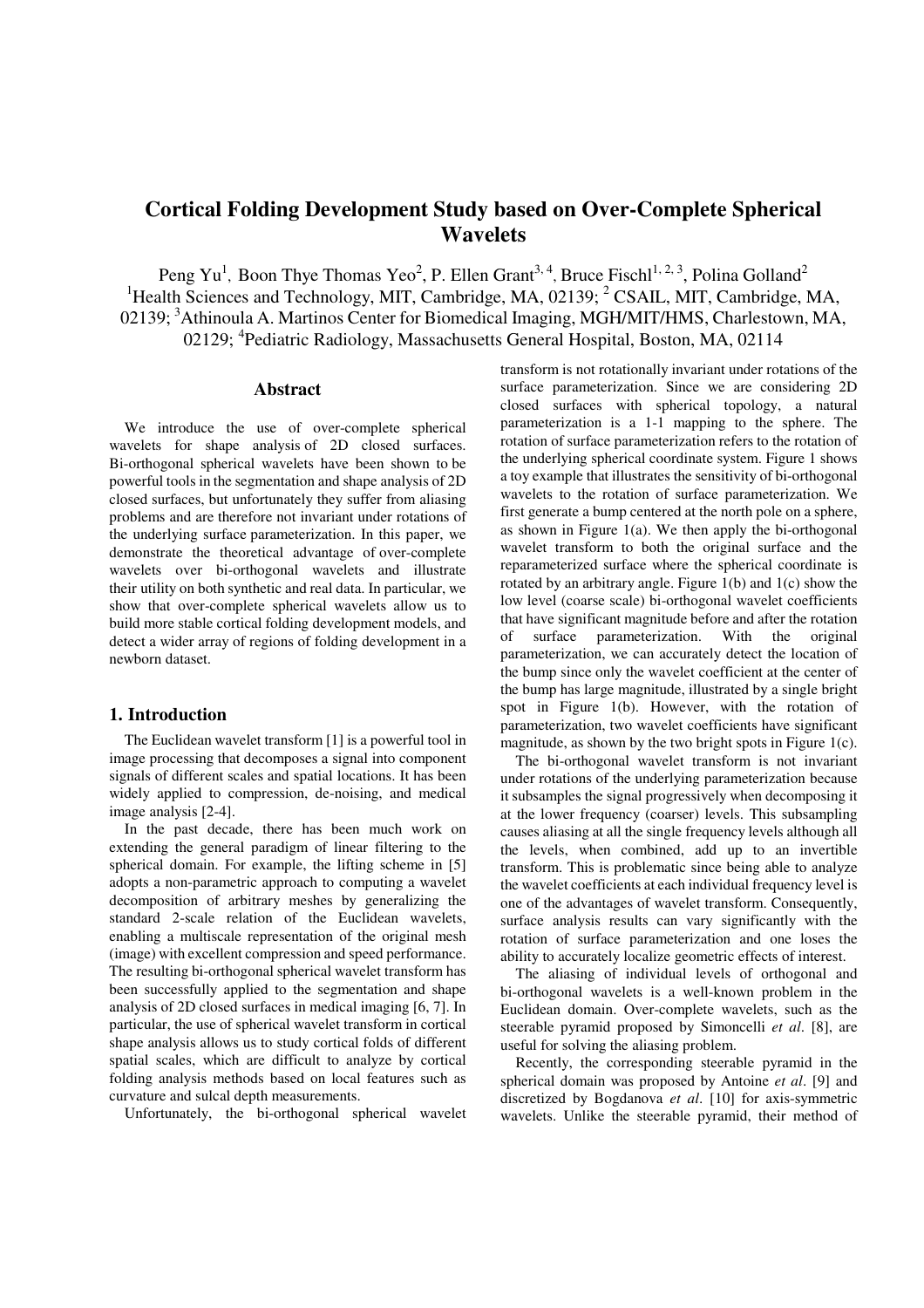

**Figure 1: The comparison of bi-orthogonal and over-complete spherical wavelets in detecting local shape variation. (a) Synthetic surface with a bump. (b) The bi-orthogonal wavelet coefficient that has the largest magnitude when the north pole of surface mesh is right underneath the center of bump. (c) The bi-orthogonal wavelet coefficients with large magnitude when the surface parameterization is rotated. (d) The over-complete wavelet coefficients that have the largest magnitude with or without the rotation of surface parameterization.** 

construction is grounded in group or representation theory. In this paper, we propose to use the over-complete wavelets introduced by Yeo *et al.* [11]. Their over-complete wavelets are based on filter bank theory, directly extending the ideas of Simoncelli to the sphere. In this work we only consider invertible axis-symmetric wavelets which are not necessarily self-invertible. We note that axis-symmetric spherical wavelets are symmetrical about the north pole.

With the over-complete wavelet transform, we can always accurately detect the single bump, as shown in Figure 1(d), regardless of the rotation of the underlying surface parameterization. The over-complete wavelet transform achieves such invariance by sufficiently sampling at each level of the wavelet transform.

In the following section, we introduce the construction of both wavelets, and theoretically prove the invariance property of the over-complete wavelet transform. In section 3, we describe the use of both wavelets in building cortical folding development models in a newborn dataset. Finally in section 4, we show the advantage of the over-complete wavelets in providing more accurate and sensitive results for the folding development study.

# **2. Methods**

For closed 2D surface that has a spherical topology, various methods have been developed to impose a spherical coordinate system on the surface [12, 13]. In the underlying spherical coordinate system, we can use  ${X (\theta_i, \phi_i), Y(\theta_i, \phi_i), Z(\theta_i, \phi_i)}$  to denote the set of mesh vertices indexed by *i*. Many parametric mesh representations have been proposed, including spherical harmonics [12], polynomials [14] and bi-orthogonal spherical wavelets [6, 7], to transform or decompose the individual coordinate functions  $X(\theta_i, \phi_i)$ ,  $Y(\theta_i, \phi_i)$  and  $Z(\theta_i, \phi_i)$  separately.

# We employ the over-complete wavelet transform to define local decomposition of the surface. We use the

resulting wavelet coefficients of the coordinates for shape analysis. Without loss of generality, we introduce both the bi-orthogonal and over-complete spherical wavelet transforms for a generic scalar spherical function  $f(\theta, \phi)$  in the following two subsections.

#### **2.1. Bi-orthogonal spherical wavelet transform**

The bi-orthogonal spherical wavelets employed in this paper belong to the *second generation wavelets*, which no longer rely on the adaptive constructions based on traditional dilation and shifting, but still maintain the notion that a basis function at a certain level can be expressed as a linear combination of basis functions at a finer, more subdivided level.

The construction of these spherical wavelets relies on a recursive subdivision of an icosahedron (subdivision level 0). Denoting the set of all vertices on the mesh before the  $j<sup>th</sup>$ subdivision as  $K(i)$ , a set of new vertices  $M(i)$  can be obtained by adding vertices at the midpoint of edges and connecting them with geodesics. Therefore, the complete set of vertices at the  $(j+1)^{th}$  level is given by  $K(j+1) = K(j) \cup M(j)$ . As a result, the number of vertices at level  $j$  is  $10 \times 4^{j} + 2$ , e.g., 12 vertices at level 0, 42 at level 1, 162 at level 2, etc.

Next, by using an interpolating subdivision scheme and the lifting scheme, we can construct a set of wavelet functions  $\psi_{j,m}$  at levels  $j = -1, ..., J$  and node  $m \in M(i)$  on the subdivided icosahedron surfaces. At the coarsest level -1, the wavelet functions are actually the scaling functions at the level 0, and we denote  $M(-1) = K(0)$  to facilitate notation. Any function *f* with finite energy can then be decomposed as a linear combination of these basis functions:

$$
f = \sum_{j=1,...,J, m \in M(j)} \gamma_{j,m} \gamma_{j,m}, \qquad (1)
$$

where  $\gamma_{i,m}$  is the wavelet coefficient at level *j* and node  $m \in M(i)$ .

In practice, we first interpolate the input spherical function onto a subdivided icosahedron mesh, and then carry out the forward and inverse wavelet transforms using the interpolation subdivision and lifting scheme, without explicit construction of the wavelet functions [5].

#### **2.2. Over-complete spherical wavelet transform**

The construction of the over-complete spherical wavelet function is based on the general continuous filter bank theory [11]. Continuous spherical function  $f(\theta, \phi)$  is projected onto the space of *N* spherical analysis filters  ${\left\{\widetilde{h}_{n}(\theta, \phi)\right\}_{n=1}^{N}}$  by performing a spherical convolution between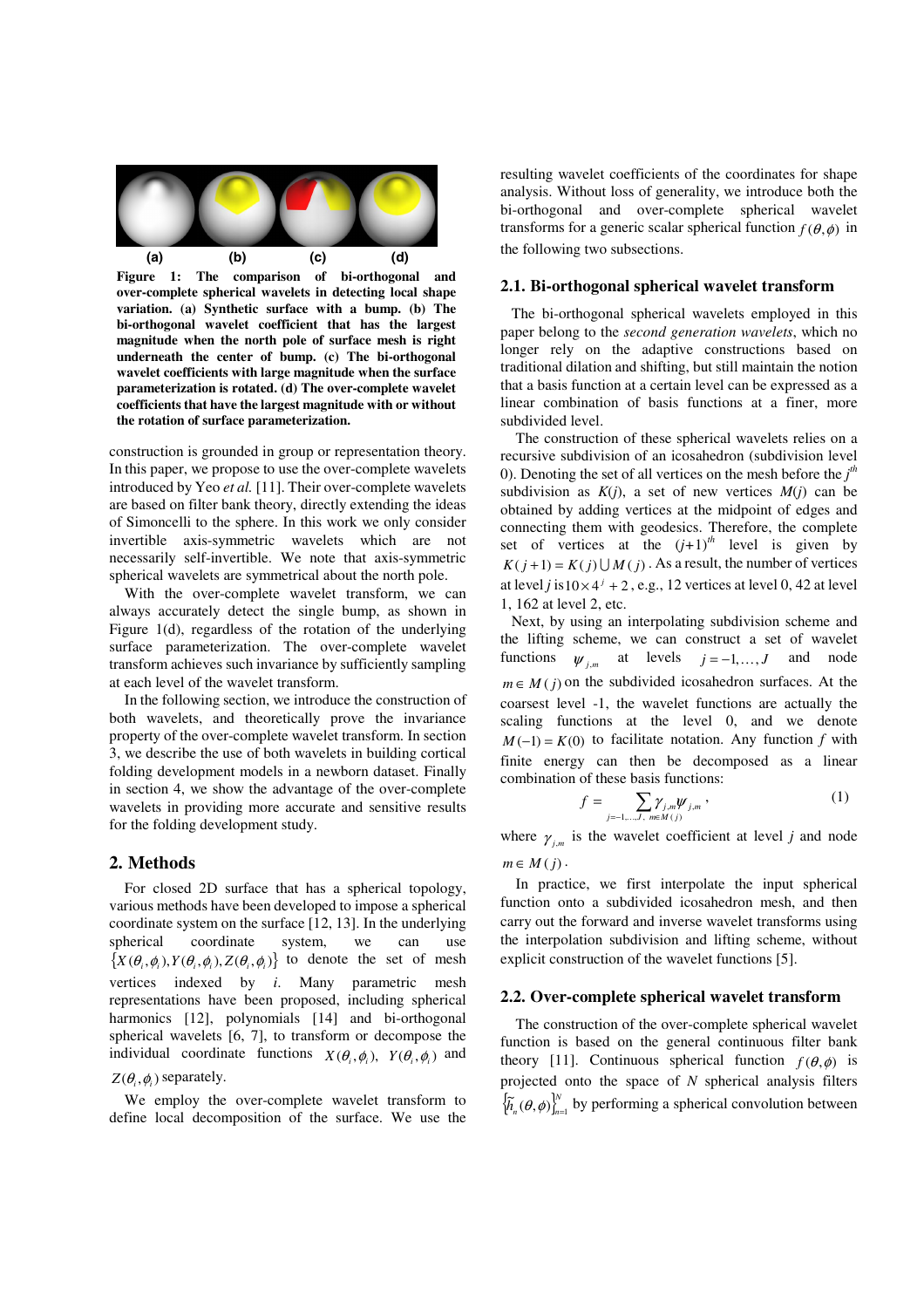$f(\theta, \phi)$  and each analysis filter  $\widetilde{h}_n(\theta, \phi)$ .

In the case of axis-symmetric spherical filters, the convolution outputs are also spherical images  $\{g_n(\theta, \phi)\}_{n=1}^N$ . We can then perform an inverse spherical convolution between each convolution output  $g_n(\theta, \phi)$  and corresponding spherical synthesis filter  $h_n(\theta, \phi)$ , and obtain a reconstructed image  $\hat{f}(\theta, \phi)$  by summing the outputs of the inverse spherical convolution. The system of forward and inverse spherical convolutions, using analysis and synthesis filters respectively, is invertible if  $\hat{f}$  is equal to *f*.

We define the system of spherical filters to be an over-complete forward and inverse wavelet transform if it is invertible and the analysis filters  $\left\{ \widetilde{h}_n(\theta,\phi) \right\}_{n=1}^N$  are dilated versions of a mother wavelet.

For this work in particular, we choose the Laplacian-of-Gaussian on the plane as our mother wavelet. We then perform the usual dilation on the plane to generate the differently dilated daughter wavelets. At last, we stereographically project the set of wavelets onto the sphere to obtain the corresponding wavelet analysis filters. This process of dilation via the plane is known as stereographic dilation and is utilized because dilation on a sphere is necessarily non-linear [9-11].

Noting that the spherical harmonics are a set of orthonormal basis for functions on  $L^2(S^2)$  and denoting by  $h^{l,m}$  the spherical harmonic coefficient of degree *l* and order *m* of a spherical function *h*, we define the synthesis filters to be [11]:

$$
h_n^{l,m} = \begin{cases} \frac{1}{H_{\tilde{h}}(l)} \tilde{h}_n^{l,m} & \text{for } H_{\tilde{h}}(l) > 0, \\ 0 & \text{otherwise} \end{cases}
$$
 (2)

where

$$
H_{\tilde{h}}(l) = \frac{8\pi^2}{2l+1} \sum_{n=1}^{N} \sum_{m=-l}^{l} \left| \tilde{h}_n^{l,m'} \right|^2.
$$
 (3)

Therefore, by using equation (2) and (3) to construct the synthesis filters, we ensure that our over-complete wavelets are invertible, as proved by Yeo *et al.* in [11].

Since our wavelet analysis filters are axis-symmetric, the forward and inverse continuous wavelet transform can be performed in the spherical harmonic domain [11, 15]. Thus, the original function *f*, the reconstructed function  $\hat{f}$  and the wavelet coefficient *g* can be represented by their spherical harmonic coefficients of degree *l* and order *m* as  $f^{l,m}$ ,  $\hat{f}^{l,m}$ and  $g^{l,m}$  respectively.

Since the wavelet transform is conducted in the spherical harmonic domain, in practice, we first re-interpolate the surface mesh onto a latitude-longitude grid, and then use the publicly available program S2kit [16] to perform the fast discrete spherical harmonic transform [15]. Because the latitude-longitude grid is denser near the poles than at the

equator, we ensure sufficient samples at the equator to avoid aliasing.

Since the purpose of wavelet decomposition is to analyze the underlying function locally in both space and frequency, we use S2kit to transform the acquired wavelet coefficients  $g_n^{l,m}$  at each level *n* back to the latitude-longitude grid  $\{g_n(\theta_i, \phi_i)\}\right\}$ . We note that the inverse spherical harmonic transform is invertible via the sampling theorem of Driscoll and Healy [15] and thus we do not lose any information by working in the spatial domain. Therefore, we can equivalently think of  $\{g_n(\theta_i, \phi_j)\}$  as over-complete discrete wavelet transform.

In some cases, it might be more efficient to analyze the wavelet coefficients on a more uniform grid. In our work, we re-interpolate the wavelet coefficients samples on the latitude-longitude grid onto a subdivided icosahedron grid of high enough resolution. In our experiments, the re-interpolating process has little effects on the analysis as long as the samples are sufficiently dense relative to the size of the geometric features of interest.

#### **2.3. Rotational invariance and aliasing**

**2.3.1. Rotating the surface.** For the purpose of shape analysis, we apply the wavelet transformation to the individual coordinate functions  $X(\theta_i, \phi_i)$ ,  $Y(\theta_i, \phi_i)$  and  $Z(\theta, \phi)$  separately. Since both the bi-orthogonal and the over-complete spherical wavelet transforms are linear, we can show that

$$
\Phi(R([X(\theta_i, \phi_i); Y(\theta_i, \phi_i); Z(\theta_i, \phi_i)]))
$$
\n=  $R(\Phi([X(\theta_i, \phi_i); Y(\theta_i, \phi_i); Z(\theta_i, \phi_i)]))$ \n\n(4)

where Φ denotes the wavelet transform and *R*(⋅) denotes a rotation operator that rotates a point in 3D. Applying *R*(⋅) to  ${X, Y, Z}$  therefore rotates the surface in 3D.

Equation (4) implies that rotating a surface before the wavelet transformation is the same as applying a rotation after the wavelet transformation. Hence, both the bi-orthogonal and over-complete wavelet transforms are invariant under the rotation of 2D closed surfaces.

**2.3.2. Rotating the surface parameterization.** In contrast, the bi-orthogonal wavelet transform is not invariant under rotations of the surface parameterization, as demonstrated in the Introduction Section. This is because at each subsequent lower frequency level (coarser resolution), the input to the bi-orthogonal wavelet transform is implicitly a smooth sub-sampled version of the original function. However, despite the smoothing, the number of samples is insufficient to prevent aliasing. Therefore, when the surface parameterization is rotated, the sub-sampled spherical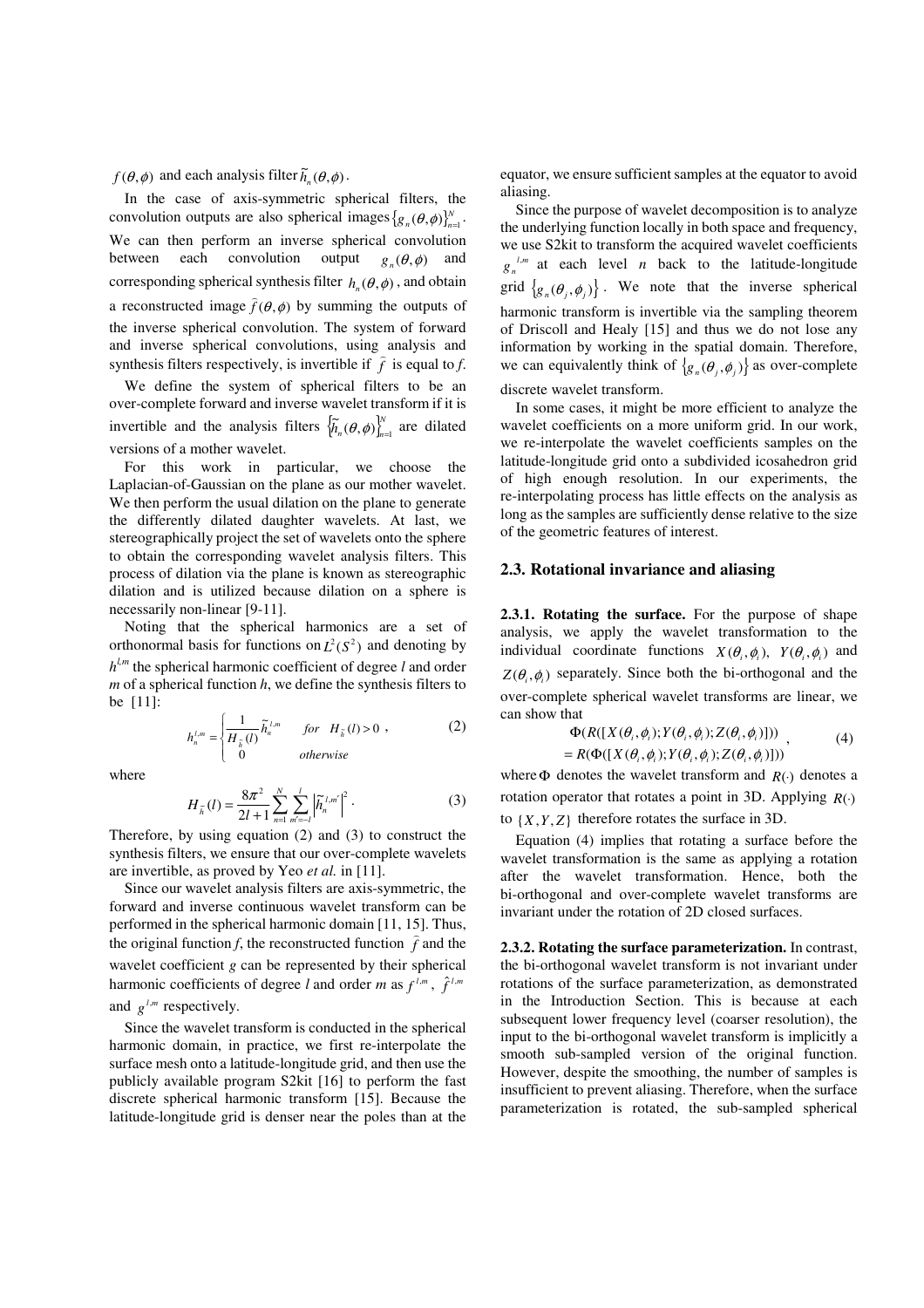

**Figure 2. The wavelet basis functions of the (a) bi-orthogonal and (b) over-complete spherical wavelets at frequency levels 0-4.**

function and thus the wavelet coefficients can change substantially. As a result, the bi-orthogonal wavelet coefficients are not invariant under rotations of the surface parameterization, and the shape analysis results based on the bi-orthogonal wavelet transform depend on the arbitrary choice of the parameterization frame (origins and axes).

Because the bi-orthogonal spherical wavelet transform is computed implicitly rather than defined via sampling of the continuous convolution between a spherical function and the wavelet kernels, it is not trivial to artificially increase the number of samples at each level.

Conversely, the over-complete spherical wavelets are invariant under the surface parameterization since each level of the wavelet transform is sufficiently sampled.

Specifically, for the over-complete wavelet transform, we compute the wavelet coefficients  $g_n$  at level *n* by convolving the spherical function *f* with level *n* analysis filter  $\tilde{h}_n$ . Since the analysis filter is axis-symmetric, we can compute the convolution in the spherical harmonic domain as [17]:

$$
g_n^{l,m} = \sqrt{\frac{4\pi}{2l+1}} \tilde{h}_n^{l,0*} f^{l,m}
$$
 (5)

Let *Df* be the rotation of the parameterization of a spherical image *f* by *D*. It can be shown that

$$
(Df)^{l,m} = \sum_{|m'| \le l} D_l^{mm'} f^{l,m'} \tag{6}
$$

where  $D_l^{mm'}$  denotes the Wigner-D function associated with the rotation  $D$  [17]. Combining equations (5) and (6), we obtain:

$$
\sqrt{\frac{4\pi}{2l+1}} \widetilde{h}_{n}^{l,0^{*}} (Df)^{l,m} = \sqrt{\frac{4\pi}{2l+1}} \widetilde{h}_{n}^{l,0^{*}} \sum_{|m| \le l} D_{l}^{mm'} f^{l,m'} \n= \sum_{|m| \le l} D_{l}^{mm'} \sqrt{\frac{4\pi}{2l+1}} \widetilde{h}_{n}^{l,0^{*}} f^{l,m'} \n= \sum_{|m| \le l} D_{l}^{mm'} g^{l,m'} = (Dg_{n})^{lm}
$$
\n(7)

Therefore, the over-complete wavelet transform is invariant under rotations of the underlying coordinate system. Although we sample the resulting wavelet transform as described in Section 2.2, the sampling theorem of Driscoll and Healy [15] ensures the process is lossless. Therefore the over-complete discrete wavelet transform is also rotationally invariant up to the spacing of the sampling grid. In practice, we over-sample to locate regions of interest to within the accuracy of the original surface parameterization, as described in Section 3.1.

To illustrate the advantage of over-complete wavelets over the bi-orthogonal wavelets in shape analysis, we compare the results of cortical folding development study using both wavelets in the following sections.

# **3. Experimental setup**

#### **3.1. Data and preprocessing**

The dataset used in this study includes T1 weighted 3D MR images of eight normal neonates with corrected gestational ages (cGA) of 30.57, 31.1, 34, 37.71, 38.1, 38.4, 39.72, and 40.43 weeks, and 3 children who were 2, 3 and 7 years old (T2 weighted MR images not available for this dataset). We use Freesurfer [18] to preprocess this dataset, except that manual segmentation has to be done on the images of newborns due to inverted gray/white contrast. Based on the image segmentation, we reconstruct and refine the white/gray matter boundary, and use these white matter surfaces in our cortical shape analysis. We map the white matter surface onto a sphere and register all the surfaces in the spherical coordinate system [13, 19, 20]. We then apply a wavelet transform to the *x*, *y* and *z* coordinates of the surface points. Therefore, each output wavelet coefficient in this shape analysis is a vector with corresponding  $x$ ,  $y$  and  $z$ components. In order to compare the bi-orthogonal and the over-complete wavelets in the cortical shape analysis, we generate a second set of white matter surfaces where the underlying spherical coordinate system is rotated by 30 degree around the x- and y- axes respectively.

For the bi-orthogonal wavelets used in this work, we employed the butterfly subdivision scheme and a lifting algorithm to ensure that the constructed wavelet function has one vanishing moment [5]. Before applying the forward wavelet transform, we first sample the registered white matter surface to an icosahedron at subdivision level 7 because it has a total number of 163,842 vertices and is thus sufficiently dense to represent the white matter surface reconstructed from ~1 mm isotropic MRI, which typically has about 120,000 vertices. Following the widely used convention, we index the resulting wavelet basis functions from level -1 to 6, and plot part of them in Figure 2(a).

For the over-complete wavelets, the smallest scale analysis filter is chosen to be the Laplacian of a Gaussian function with width 0.002 radian on the latitude-longitude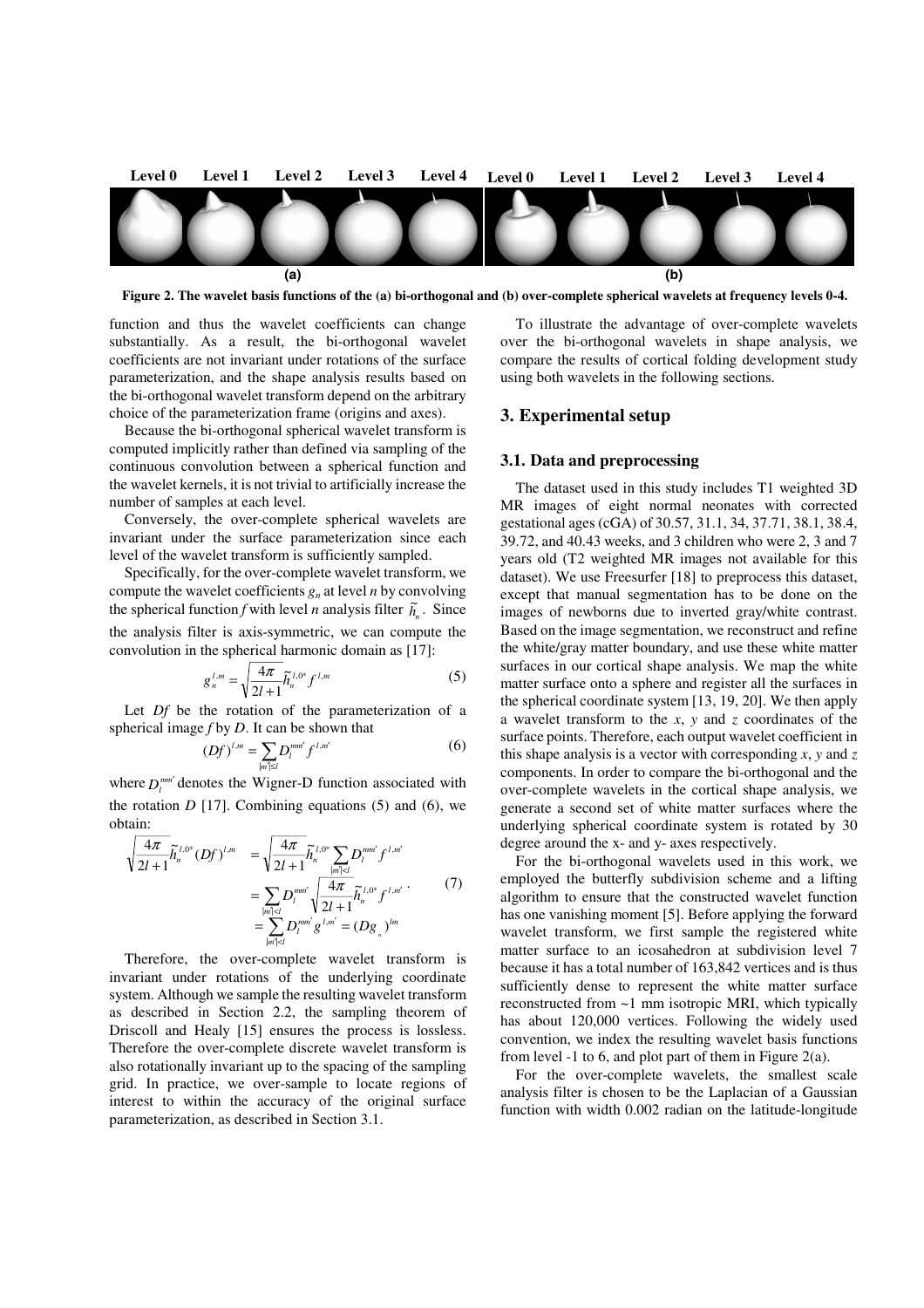

**Figure 3. Comparison of the predicted cortical folding development curves using surfaces with rotated parameterizations based on bi-orthogonal spherical wavelets. The curves are estimated using wavelet power at frequency levels 0 to 3 of the right hemisphere. Horizontal axis is the actual age up to 45 weeks and vertical axis is the wavelet power with logarithmic (base 10) scale.** 

grid. The wavelets at coarser levels are constructed by dilating the smallest scale wavelet subsequently by a factor of 2 each time. We index our over-complete wavelets from level -2 to 5 in order to match the spatial scales of the bi-orthogonal wavelets at the same levels, as shown in Figure 2(b). Before conducting the over-complete wavelet transform in the spherical harmonic domain using equation (5), we first sample the white matter surfaces onto a latitude-longitude grid of  $10^6$  points and then transform them to the spherical harmonic domain using S2kit [16].

Finally, we apply these two wavelet transforms to the white matter surfaces with both the original and the rotated parameterizations to study the influence of this rotation on the results of folding development study.

### **3.2. Cortical folding development model**

To quantitatively study the cortical folding development, which starts slowly, and accelerates before slowing down to approach a limit, we apply the widely accepted Gompertz model to the white matter surface in the wavelet domain [7]. Specifically, if  $w(t)$  is one of the spherical wavelet features extracted from a subject of age  $t$ , we use a Gompertz curve to model the evolution of this feature with age as follows:

$$
w(t_i) = b_1 e^{-e^{(-b_2(t_i - b_3))}} + \mathcal{E}(t_i), \quad i = 1,...,11}
$$
 (8)

where  $b_1$  is the maximum value at maturation,  $b_2$  is the growth rate that quantifies the speed of the folding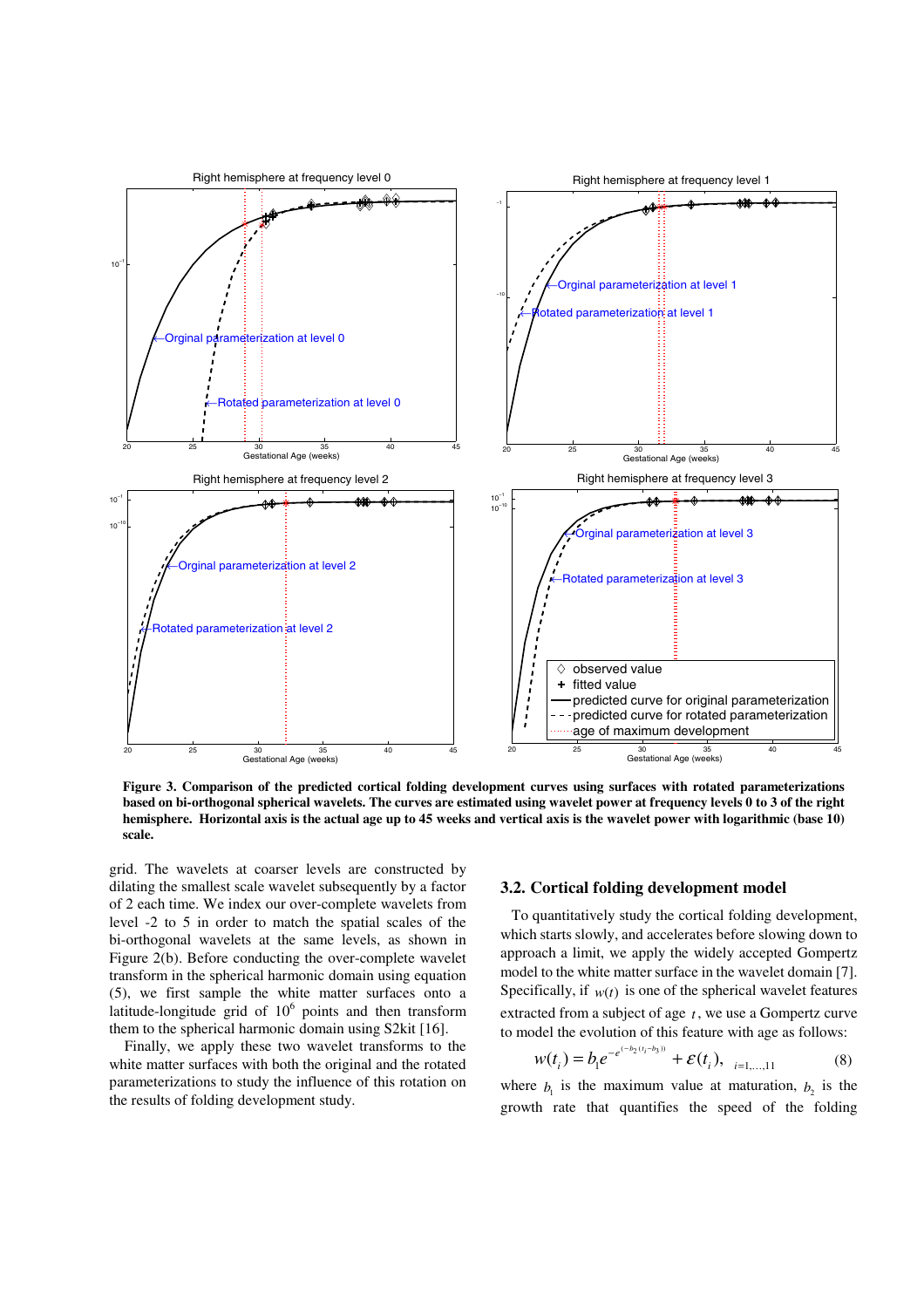development,  $b<sub>3</sub>$  is the inflexion point that indicates the age of the fastest folding development, and  $\varepsilon(t)$  represents additive zero-mean noise.

Due to the limited number of subjects available in this study, we apply a regularization framework for estimating parameter  $b_1$ ,  $b_2$  and  $b_3$  to avoid overfitting. In such a framework, we minimize a cost function:

$$
Q({b_j}_{j=1}^3) = \sum_{i=1}^N (b_i e^{-e^{(-b_2(t_i - b_3))}} - w(t_i))^2 + c \sum_{j=1}^3 b_j^2,
$$
\n(9)

where the second term is a scaled  $l^2$ -norm regularizer. We select the scale factor from a collection of pre-specified values using leave-one-out cross-validation. We employ a quasi-Newton method based on the BFGS approximation [21] to estimate the parameters.

To measure the goodness-of-fit of this model, we calculate the  $R^2$  statistic, the ratio of the sum of squares explained by the model and the total sum of squares around the mean:

$$
R^{2} = 1 - \frac{\sum_{i=1}^{N} (\widehat{w}(t_{i}) - w(t_{i}))^{2}}{\sum_{i=1}^{N} (\widehat{w}(t_{i}) - \frac{1}{N} \sum_{i=1}^{N} w(t_{i}))^{2}}
$$
(10)

We apply this regularized Gompertz model to study cortical folding development at different spatial resolutions in newborns based on the two types of spherical wavelets.

# **4. Experimental results**

### **4.1. Overall folding development study**

We first fit the regularized Gompertz model to the wavelet power, which is the sum of squares of the  $l^2$ -norm of each wavelet coefficient, i.e., the sum of squares of its *x*, *y* and *z* components, at each frequency level. We study the wavelet power to quantify changes of the overall cortical folding across the dataset at different spatial scales.

As a result, we find that the wavelet power based on both bi-orthogonal and over-complete wavelets fit very well with the regularized Gompertz model at all levels. For both the original and rotated surface parameterization, the estimated maximum folding development age increases monotonically with frequency level, and the estimated development speed increases with frequency at some of levels as well. These results indicated that the larger scale cortical folds develop earlier, but with a slower speed, which is consistent with previous observation [7].

However, the estimated parameters based on the bi-orthogonal wavelets vary with the rotation of the surface parameterization. As an example, Figure (3) shows that estimated Gompertz curves change significantly with the rotation. We can also see that this effect is more pronounced at the lower frequency levels since the surface is more severely sub-sampled at coarser resolutions. Here we present the results for the right hemisphere. We also observe the same effect for the left hemisphere.

Since the over-complete wavelet transform is invariant under rotations of the surface parameterization, the resulting wavelet coefficients are only minimally altered by sampling on the latitude-longitude grid. The estimated folding development curves using over-complete wavelets remain unchanged under the rotation. Since the estimated development curves are virtually identical for the rotated representation, we choose to omit them for presentation.

Furthermore, when we apply the bi-orthogonal wavelets to the white matter surfaces with rotated parameterization, we observed that the estimated maximum development age of the left hemisphere is younger than the right hemisphere at some frequency levels. However, this phenomenon is not observed before we rotate the surface parameterization using the bio-orthogonal wavelets. On the other hand, using the over-complete wavelets, we can clearly appreciate at all frequency levels that the left hemisphere leads the development of the right hemisphere, as shown in Figure 4. Although this finding has not been previously reported, it could potentially provide more insights into the study of cortical folding development.

 These results show that the rotation-variant property of the bi-orthogonal wavelets presentation can lead to unstable shape analysis results of the cortical surfaces, and conceal important neurological findings.

## **4.2. Localizing regions of folding development**

Next, we fit the sum of squares of the  $x$ ,  $y$  and  $z$ components of every single wavelet coefficient across 11 subjects to the cortical folding development model. With this approach, we can discover not only when, but also where the folding of the white matter surface occurs at different spatial scales.

Since the bi-orthogonal wavelets are directly constructed on the level 7 subdivided icosahedron mesh, we can take the wavelet coefficient that has a good fit to the folding development model ( $R^2 > 0.5$ ) as the center of folding development region. However, since the over-complete wavelet transform is on the latitude-longitude grid, their wavelet coefficients are reinterpolated to a level 7 subdivided icosahedron. At each frequency level, we segment connected regions of the coefficients that have a  $R^2$  > 0.6, and then select the vertex corresponding to the maximal  $R^2$  in each smoothed region as the center of an effect of folding development.

For each of the detected development centers, we determine the support region that represents 99% of the total energy of the associated wavelet basis function.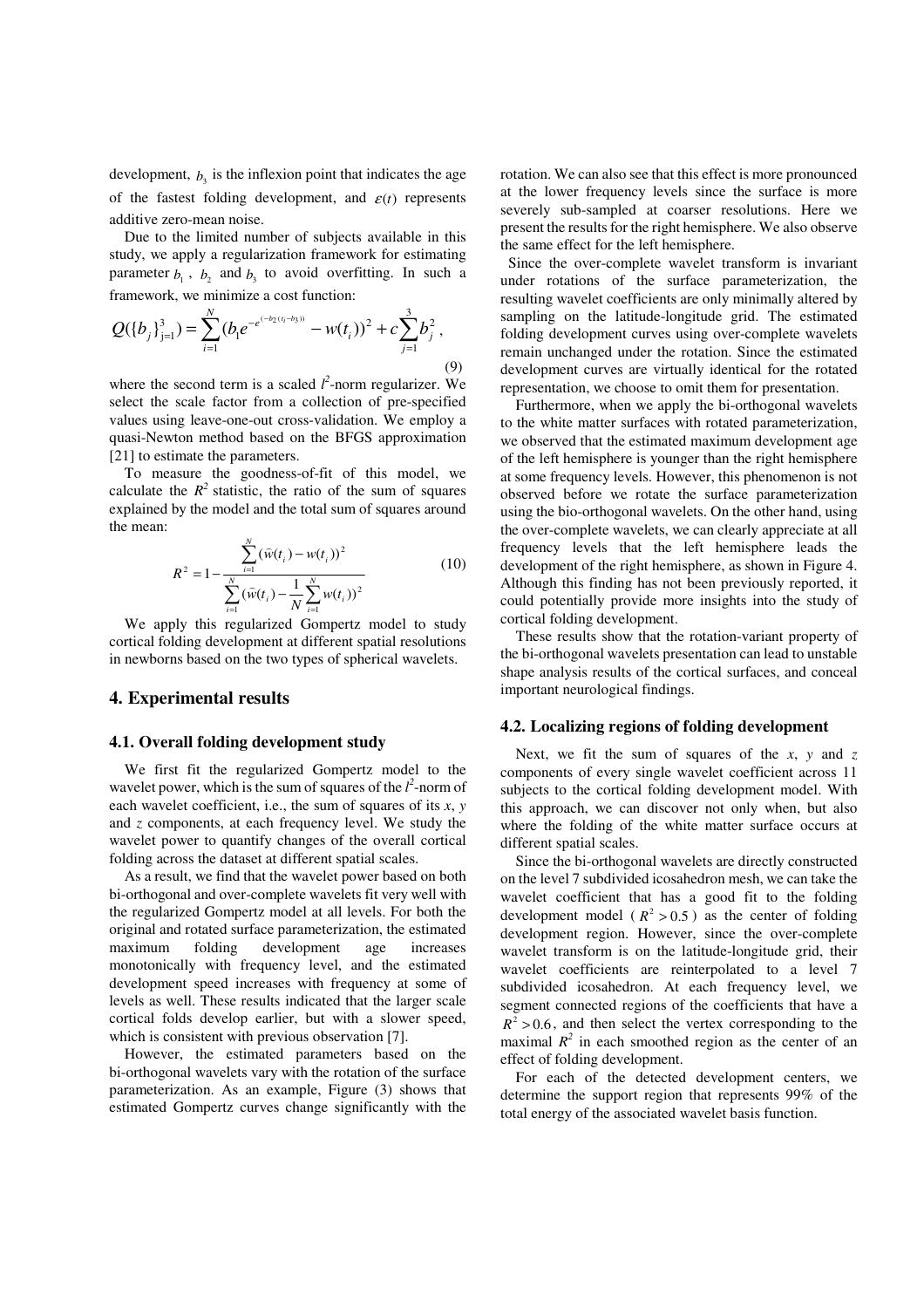

**Figure 4. Predicted cortical folding development curves using wavelets power based on over-complete spherical wavelets for the left and right hemispheres at frequency levels 0 to 3 (horizontal axis is the actual age up to 35 weeks; vertical axis is the wavelet power with logarithmic (base 10) scale). The curves are invariant to the rotation of surface parameterization.** 

To visualize these results, we superimpose the support regions of these selected wavelet coefficients on the youngest newborn white matter surface and color code them to reflect the estimated development speed and age of the corresponding wavelet coefficients, as shown in Figure 5. For points in the overlapped support regions of two or more wavelet basis functions, the estimated age and speed of the nearest wavelet function is assigned.

As shown in the top two rows of Figure 5, using the bi-orthogonal wavelet, different cortical growth regions are detected before and after the rotation of surface parameterization. In contrast, using the over-complete wavelet, the detected regions of growth are slightly affected by the rotation of the underlying coordinate system, as shown in the bottom two rows of Figure 5.

Furthermore, comparison of the colormaps generated based on both wavelets shows that more cortical regions are detected to fit well with the Gompertz curve by using the over-complete wavelets. This result is consistent with our visual inspection and the wavelet power study results, suggesting that over-complete wavelets are more sensitive for detecting regions of growth presented in this dataset. However, we are still exploring other methods to account for the grey regions that do not fit well with the current cortical folding development model.

# **5. Conclusion**

We demonstrate in this paper that the over-complete spherical wavelets have significant advantages over bi-orthogonal spherical wavelets in the analysis of the geometric properties of cortical surfaces because of their invariance under rotations of the coordinate frame used to parameterize the 2D closed surfaces. We use the over-complete spherical wavelet transform to build folding development models based on a newborn dataset. The models reveal the temporal order of left and right hemispheres in the folding development, in addition to the speed, age and frequency correlation previously disclosed using the bi-orthogonal wavelets. Furthermore, we detect a wider array of regions of folding development using the over-complete spherical wavelet transform compared to the bi-orthogonal wavelets. Future work includes both validating and improving the current cortical folding development models with the inclusion of more data and extending the use of the over-complete spherical wavelets to statistical shape analysis and discrimination study.

#### **Acknowledgment**

Support for this research was provided in part by the NCRR (P41-RR14075, R01 RR16594-01A1 and the NCRR BIRN Morphometric Project BIRN002, U24 RR021382), the NIBIB (R01 EB001550 and R01EB006758-01), the NINDS (R01 NS052585-01 and R01-NS051826), NAC P41-RR13218, NSF CAREER 0642971 grant, K23 NS42758 as well as the MIND Institute, and was part of the NIH NIBIB NAMIC Grant U54-EB005149.

# **References**

[1] I. Daubechies, Ten Lectures on Wavelets, Society for Industrial and Applied Mathematics, 1992.

[2] M. J. Brammer, "Multidimensional wavelet analysis of functional magnetic resonance images," Human Brain Mapping, vol. 6, pp. 378-382, 1998.

[3] C. Davatzikos, X. Tao, and D. Shen, "Hierarchical active shape models, using the wavelet transform," IEEE Transactions on Medical Imaging, vol. 22, pp. 414-423, 2003.

[4] R. D. Nowak, "Wavelet-based rician noise removal for magnetic resonance imaging," IEEE TMI, vol. 8, pp. 1408-419, 1999.

[5] P. Schröder and W. Sweldens, "Spherical wavelets: Efficiently representing functions on a sphere," in Proc. SIGGRAPH '95, 1995.

[6] D. Nain, S. Haker, A. Bobick, and A. Tannenbaum, "Multiscale 3-d shape representation and segmentation using spherical wavelets," IEEE Transaction on Medical Imaging, vol. 26, pp. 598-618, 2007.

[7] P. Yu, P. E. Grant, Y. Qi, X. Han, et al., "Cortical surface shape analysis based on spherical wavelets," IEEE Transaction on Medical Imaging, vol. 26, pp. 582-97, 2007.

[8] E. Simoncelli, W. Freeman, E. Adelson, and D. Heeger, "Shiftable multi-scale transforms," IEEE Transactions on Information Theory, vol. 38, pp. 587-607, 1992.

[9] J.-P. Antoine and P. Vandergheynst, "Wavelets on the 2-sphere: a group-theoretical approach," Applied and Computational Harmonic Analysis, pp. 262-91, 1999.

[10] I. Bogdanova, P. Vandergheynst, J.-P. Antoine, L. Jacques, and M. Morvidone, "Stereographic wavelet frames on the sphere," Applied and Computational Harmonic Analysis, vol. 19, pp. 223-252, 2005.

[11] B. T. T. Yeo, W. Ou, and P. Golland, "On the construction of invertible filterbank on the 2-sphere," Technical Report, http://people.csail.mit.edu/ythomas/IFB2006.pdf, 2006.

[12] C. Brechbüler, G. Gerig, and O. Kubler, "Parametrization of closed surfaces for 3-D shape description," Computer Vision and Image Understanding, vol. 61, pp. 154-170, 1995.